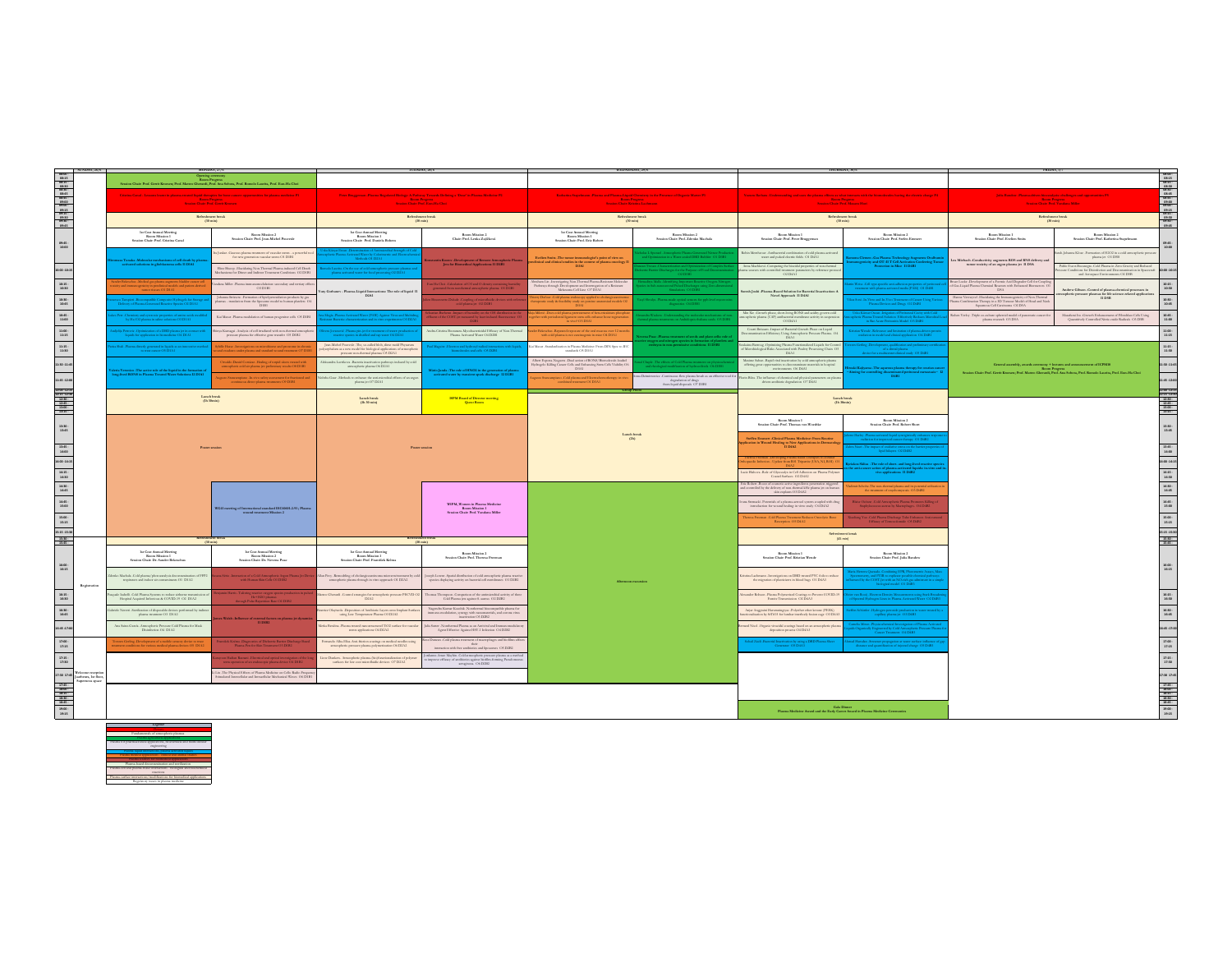|                                                                                                          | <b>SUNDAY, 26/6</b>                      |                                                                                                                                                                  | <b>MONDAY, 27/6</b>                                                                                                                              |                                                     |  |
|----------------------------------------------------------------------------------------------------------|------------------------------------------|------------------------------------------------------------------------------------------------------------------------------------------------------------------|--------------------------------------------------------------------------------------------------------------------------------------------------|-----------------------------------------------------|--|
| $08:00 - 08:15$                                                                                          |                                          |                                                                                                                                                                  | <b>Opening ceremony</b><br><b>Room Progress</b>                                                                                                  | $08:00 - 08:15$                                     |  |
| $08:15 - 08:30$                                                                                          |                                          |                                                                                                                                                                  | Session Chair: Prof. Gerrit Kroesen; Prof. Matteo Gherardi, Prof. Ana Sobota, Prof. Romolo Laurita, Prof. Eun-Ha Choi                            | $08:15 - 08:30$                                     |  |
| 08:30 - 08:45                                                                                            |                                          |                                                                                                                                                                  | Cristina Canal - Lessons learnt in plasma-treated liquid therapies for bone cancer: opportunities for plasma medicine P1                         | $08:30 - 08:45$                                     |  |
| $08:45 - 09:00$                                                                                          |                                          |                                                                                                                                                                  | <b>Room Progress</b><br><b>Session Chair: Prof. Gerrit Kroesen</b>                                                                               | $08:45 - 09:00$                                     |  |
| $09:00 - 09:15$                                                                                          |                                          |                                                                                                                                                                  |                                                                                                                                                  | $09:00 - 09:15$                                     |  |
| $09:15 - 09:30$                                                                                          |                                          |                                                                                                                                                                  | <b>Refreshment</b> break                                                                                                                         | $09:15 - 09:30$                                     |  |
| 09:30 - 09:45                                                                                            |                                          |                                                                                                                                                                  | $(30 \text{ min})$                                                                                                                               | 09:30 - 09:45                                       |  |
|                                                                                                          |                                          | <b>1st Cost Annual Meeting</b><br>Room Mission 1<br>Session Chair: Prof. Cristina Canal                                                                          | Room Mission 2<br>Session Chair: Prof. Jean-Michel Pouvesle                                                                                      |                                                     |  |
| $09:45 - 10:00$                                                                                          |                                          | Hiromasa Tanaka -Molecular mechanisms of cell death by plasma-activated solutions in                                                                             | Ita Junkar -Gaseous plasma treatment of vascular stents - a powerful tool for new generation vascular<br>stents O1 D1B1                          | $09:45 - 10:00$                                     |  |
| $10:00 - 10:15$                                                                                          |                                          | glioblastoma cells I1 D1A1                                                                                                                                       | Eline Biscop - Elucidating Non-Thermal Plasma-induced Cell Death Mechanisms for Direct and<br>Indirect Treatment Conditions O2 D1B1              | $10:00 - 10:15$                                     |  |
| $10:15 - 10:30$                                                                                          |                                          | Sander Bekeschus -Medical gas plasma augments bladder cancer cell toxicity and immunogenicity in<br>preclinical models and patient-derived tumor tissues O1 D1A1 | Vandana Miller -Plasma immunomodulation: secondary and tertiary effects O3 D1B1                                                                  | 10:15 - 10:30                                       |  |
| $10:30 - 10:45$                                                                                          |                                          | Francesco Tampieri -Biocompatible Composite Hydrogels for Storage and Delivery of Plasma-<br>Generated Reactive Species O2 D1A1                                  | Johanna Striesow -Formation of lipid peroxidation products by gas plasmas - translation from the<br>liposome model to human platelets O4 D1B1    | 10:30 - 10:45                                       |  |
| $10:45 - 11:00$                                                                                          |                                          | Lukes Petr -Chemistry and cytotoxic properties of amino acids modified by He/O2 plasma in saline<br>solutions O3 D1A1                                            | Kai Masur -Plasma modulation of human progenitor cells O5 D1B1                                                                                   | 10:45 - 11:00                                       |  |
| $11:00 - 11:15$                                                                                          |                                          | Andjelija Petrovic -Optimization of a DBD plasma jet in contact with liquids for application in<br>biomedicine O4 D1A1                                           | Shinya Kumagai -Analysis of cell irradiated with non-thermal atmospheric pressure plasma for<br>effective gene transfer O5 D1B2                  | $11:00 - 11:15$                                     |  |
| $11:15 - 11:30$                                                                                          |                                          | Parisa Shali -Plasma directly generated in liquids as an innovative method to treat cancerO5 D1A1                                                                | Sybille Hasse -Investigations on microbiome and proteome in chronic wound exudates under plasma<br>and standard wound treatment O7 D1B1          | 11:15 - 11:30                                       |  |
| 11:30 -11:45                                                                                             |                                          | Valeria Veronico - The active role of the liquid in the formation of long-lived RONS in Plasma<br><b>Treated Water SolutionsI2 D1A1</b>                          | Osvaldo Daniel Cortázar -Healing of torpid ulcers treated with atmospheric cold air plasma jet:<br>preliminary results O8 D1B1                   | 11:30 -11:45                                        |  |
| 11:45 -12:00                                                                                             |                                          |                                                                                                                                                                  | Augusto Stancampiano - In-vivo safety assessment for fractioned and continuous direct plasma<br>treatments O9 D1B1                               | 11:45 -12:00<br>12:00 -12:15                        |  |
| 12:00 -12:15<br>12:15 -12:30<br>$12:30 - 12:45$<br>$12:45 - 13:00$<br>$13:00 - 13:15$<br>$13:15 - 13:30$ |                                          | Lunch break<br>(h30min)                                                                                                                                          |                                                                                                                                                  |                                                     |  |
| 13:30 - 13:45<br>$13:45 - 14:00$                                                                         |                                          | <b>Poster session</b>                                                                                                                                            |                                                                                                                                                  |                                                     |  |
| 14:00 -14:15                                                                                             |                                          |                                                                                                                                                                  |                                                                                                                                                  | 14:00 -14:15                                        |  |
| $14:15 - 14:30$                                                                                          |                                          |                                                                                                                                                                  | WG41 meeting of International standard IEC60601-2-91; Plasma wound treatment Mission 2                                                           | 14:15 - 14:30                                       |  |
| 14:30 - 14:45<br>$14:45 - 15:00$<br>$15:00 - 15:15$                                                      |                                          |                                                                                                                                                                  |                                                                                                                                                  | 14:30 - 14:45<br>$14:45 - 15:00$<br>$15:00 - 15:15$ |  |
| 15:15 -15:30<br>$15:30 - 15:45$                                                                          |                                          |                                                                                                                                                                  | <b>Refreshment</b> break<br>$(30 \text{ min})$                                                                                                   | 15:15 -15:30<br>$15:30 - 15:45$                     |  |
| 15:45 - 16:00                                                                                            |                                          | <b>1st Cost Annual Meeting</b><br><b>Room Mission 1</b><br>Session Chair: Dr. Sander Bekeschus                                                                   | 1st Cost Annual Meeting<br><b>Room Mission 2</b><br>Session Chair: Dr. Nevena Puac                                                               | 15:45 - 16:00                                       |  |
| $16:00 - 16:15$                                                                                          |                                          | Zdenko Machala -Cold plasma/photocatalysis decontamination of FFP2 respirators and indoor air<br>contaminants O1 D1A2                                            | Susana Sério -Interaction of a Cold Atmospheric Argon Plasma Jet Device with Human Skin Cells<br>O1 D1B2                                         | $16:00 - 16:15$                                     |  |
|                                                                                                          | Registration                             | Pasquale Isabelli -Cold Plasma Systems to reduce airborne transmission of Hospital Acquired<br>Infectious & COVID-19 O2 D1A2                                     | Benjamin Harris - Tailoring reactive oxygen species production in pulsed He+H2O plasmas<br>through Pulse Repetition Rate O2 D1B2                 |                                                     |  |
| $16:15 - 16:30$                                                                                          |                                          | Gabriele Neretti -Sterilization of disposable devices performed by indirect plasma treatment O3<br>D1A2                                                          | James Walsh -Influence of external factors on plasma jet dynamics I1 D1B2                                                                        | 16:15 - 16:30                                       |  |
| $16:30 - 16:45$                                                                                          |                                          | Ana Sainz-García -Atmospheric Pressure Cold Plasma for Mask Disinfection O4 D1A2                                                                                 |                                                                                                                                                  | 16:30 - 16:45                                       |  |
| $16:45 - 17:00$                                                                                          |                                          | Torsten Gerling -Development of a mobile sensory device to trace treatment conditions for various<br>medical plasma devices O5 D1A2                              | František Krčma -Diagnostics of Dielectric Barrier Discharge Based Plasma Pen for Skin Treatment<br>O3 D1B2                                      | $16:45 - 17:00$                                     |  |
| $17:00 - 17:15$                                                                                          | Welcome reception                        |                                                                                                                                                                  | Katayoon Hadian Rasnani -Electrical and optical investigation of the long term operation of an<br>endoscopic plasma device O4 D1B2               | $17:00 - 17:15$                                     |  |
| $17:15 - 17:30$<br>17:30 - 17:45                                                                         | Jaarbeurs, 1st floor,<br>Supernova space |                                                                                                                                                                  | Li Lin -The Physical Effects of Plasma Medicine on Cells: Radio Frequency Stimulated Intercellular<br>and Intracellular Mechanical Waves O6 D1B1 | 17:15 - 17:30<br>17:30 - 17:45                      |  |
|                                                                                                          |                                          |                                                                                                                                                                  |                                                                                                                                                  |                                                     |  |
| 17:45 - 19:00                                                                                            |                                          |                                                                                                                                                                  |                                                                                                                                                  | $17:45 - 19:00$                                     |  |
|                                                                                                          |                                          |                                                                                                                                                                  |                                                                                                                                                  |                                                     |  |

**Legend** Plenary Fundamentals of atmospheric plasmas Plasma agricultural applications Plasma for pharmaceutical applications, biochemical and biomolecular engineering lasma liquid interactions, plasma activated liqui Plasma medical applications - clinical and animal studies Plasma sources for biomedical applications Plasma-based decontamination and sterilization Plasma-cell and plasma-tissue interactions - biological and biochemical reactions Plasma-surface interactions/modifications for biomedical applications Regulatory issues in plasma medicine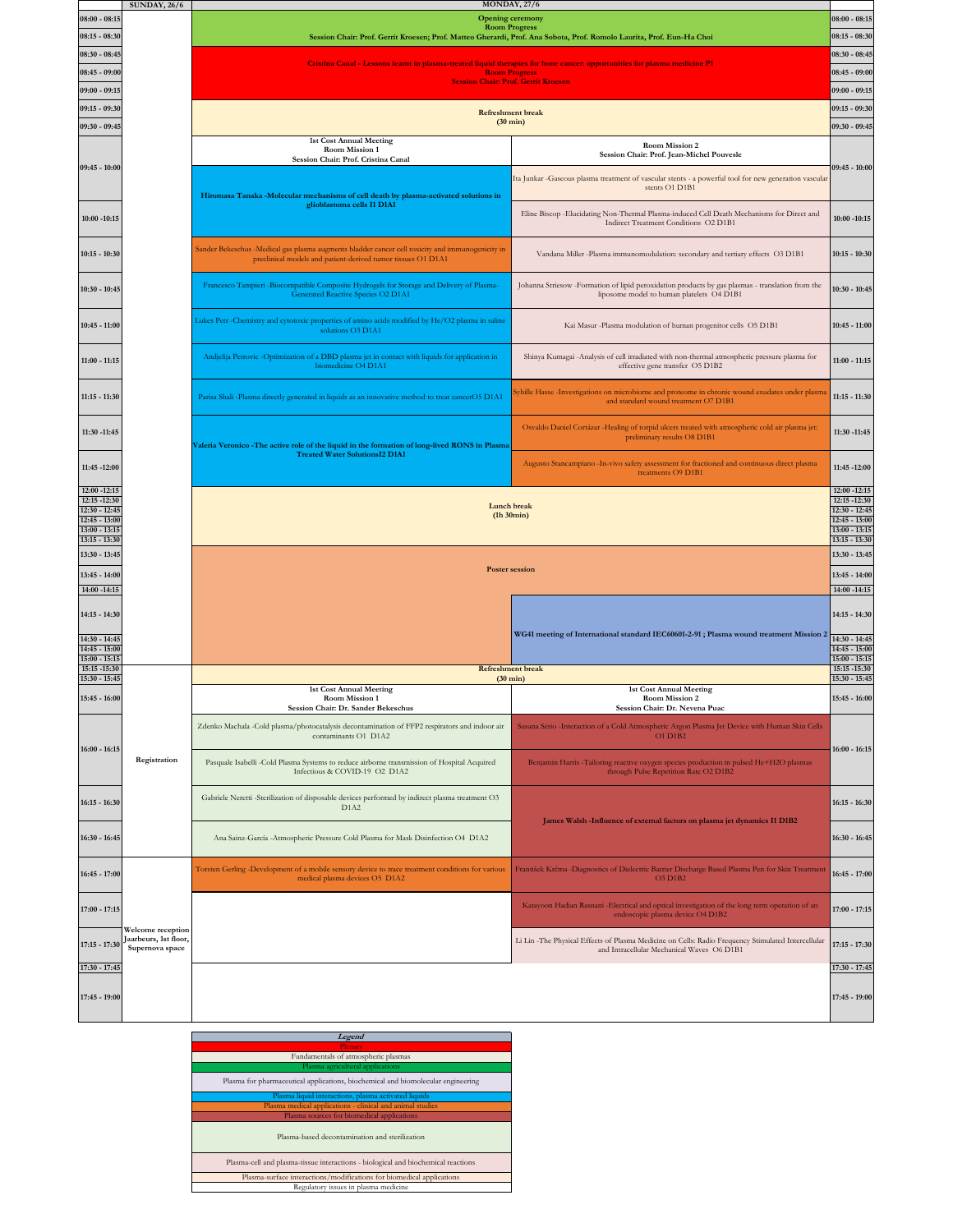|                                    | TUESDAY, 28/6                                                                                                                                                |                                                                                                                                                |                                  |  |  |  |
|------------------------------------|--------------------------------------------------------------------------------------------------------------------------------------------------------------|------------------------------------------------------------------------------------------------------------------------------------------------|----------------------------------|--|--|--|
| $08:00 - 08:15$                    |                                                                                                                                                              |                                                                                                                                                | $08:00 - 08:15$                  |  |  |  |
| $08:15 - 08:30$                    |                                                                                                                                                              |                                                                                                                                                |                                  |  |  |  |
| $08:30 - 08:45$                    | Peter Bruggeman -Plasma Regulated Biology: A Pathway Towards Defining a 'Dose' in Plasma-Medicine P2                                                         |                                                                                                                                                |                                  |  |  |  |
| $08:45 - 09:00$                    |                                                                                                                                                              | <b>Room Progress</b>                                                                                                                           | $08:45 - 09:00$                  |  |  |  |
| $09:00 - 09:15$                    | <b>Session Chair: Prof. Eun-Ha Choi</b>                                                                                                                      |                                                                                                                                                |                                  |  |  |  |
| $09:15 - 09:30$                    |                                                                                                                                                              |                                                                                                                                                |                                  |  |  |  |
|                                    | <b>Refreshment</b> break<br>$(30 \text{ min})$                                                                                                               |                                                                                                                                                |                                  |  |  |  |
| 09:30 - 09:45                      | <b>1st Cost Annual Meeting</b>                                                                                                                               |                                                                                                                                                |                                  |  |  |  |
|                                    | Room Mission 1                                                                                                                                               | Room Mission 2<br>Chair: Prof. Lenka Zajíčková                                                                                                 |                                  |  |  |  |
| $09:45 - 10:00$                    | Session Chair: Prof. Daniela Bohem                                                                                                                           |                                                                                                                                                | $09:45 - 10:00$                  |  |  |  |
|                                    | Utku Kürşat Ercan -Determination of Antimicrobial Strength of Cold Atmospheric Plasma Activated<br>Water by Colorimetric and Electrochemical Methods O1 D2A1 |                                                                                                                                                |                                  |  |  |  |
|                                    |                                                                                                                                                              | Konstantin Kostov -Development of Remote Atmospheric Plasma Jets for Biomedical<br><b>Applications I1 D2B1</b>                                 |                                  |  |  |  |
| $10:00 - 10:15$                    | Romolo Laurita -On the use of cold atmospheric pressure plasmas and plasma activated water for food<br>processing O2 D2A1                                    |                                                                                                                                                |                                  |  |  |  |
|                                    |                                                                                                                                                              |                                                                                                                                                | $10:00 - 10:15$                  |  |  |  |
|                                    |                                                                                                                                                              | Eun Ha Choi-Calculation of O3 and O density containing humidity generated from nonthermal                                                      |                                  |  |  |  |
| $10:15 - 10:30$                    |                                                                                                                                                              | atmospheric plasma O1 D2B1                                                                                                                     | $10:15 - 10:30$                  |  |  |  |
|                                    | Yury Gorbanev - Plasma-Liquid Interactions: The role of liquid I1 D2A1                                                                                       |                                                                                                                                                |                                  |  |  |  |
| $10:30 - 10:45$                    |                                                                                                                                                              | Julien Bissonnette-Dulude -Coupling of microfluidic devices with reference cold plasma jet O2 D2B1                                             | $10:30 - 10:45$                  |  |  |  |
|                                    |                                                                                                                                                              |                                                                                                                                                |                                  |  |  |  |
| $10:45 - 11:00$                    | Ana Megía -Plasma Activated Water (PAW) Against Virus and Multidrug Resistant Bacteria:<br>characterization and in vitro experiments O3 D2A1                 | Sebastian Burhenn -Impact of humidity on the OH distribution in the effluent of the COST-jet measured<br>by laser induced fluorescence O3 D2B1 | $10:45 - 11:00$                  |  |  |  |
|                                    |                                                                                                                                                              |                                                                                                                                                |                                  |  |  |  |
| $11:00 - 11:15$                    | Olivera Jovanović -Plasma pin-jet for treatment of water: production of reactive species in distilled and tap                                                | Andra-Cristina Bostanaru-Mycobactericidal Efficacy of Non-Thermal Plasma Activated Water O4 D2B1                                               | $11:00 - 11:15$                  |  |  |  |
|                                    | water O4 D2A1                                                                                                                                                |                                                                                                                                                |                                  |  |  |  |
|                                    | Jean-Michel Pouvesle -The, so-called blob, slime mold Physarum polycephalum as a new model for                                                               |                                                                                                                                                |                                  |  |  |  |
| $11:15 - 11:30$                    | biological applications of atmospheric pressure non-thermal plasmas O5 D2A1                                                                                  | Paul Maguire -Electron and hydroxyl radical interactions with liquids, biomolecules and cells O5 D2B1                                          | $11:15 - 11:30$                  |  |  |  |
|                                    |                                                                                                                                                              |                                                                                                                                                |                                  |  |  |  |
| 11:30 -11:45                       | Aleksandra Lavrikova -Bacteria inactivation pathways induced by cold atmospheric plasma O6 D2A1                                                              |                                                                                                                                                | 11:30 -11:45                     |  |  |  |
|                                    |                                                                                                                                                              | Mário Janda -The role of HNO2 in the generation of plasma activated water by transient spark<br>discharge I2 D2B1                              |                                  |  |  |  |
| 11:45 -12:00                       | Nishtha Gaur -Methods to enhance the anti-microbial effects of an argon plasma jet O7 D2A1                                                                   |                                                                                                                                                | 11:45 -12:00                     |  |  |  |
|                                    |                                                                                                                                                              |                                                                                                                                                |                                  |  |  |  |
| 12:00 -12:15                       |                                                                                                                                                              |                                                                                                                                                |                                  |  |  |  |
| 12:15 -12:30                       |                                                                                                                                                              |                                                                                                                                                | $12:00 - 12:15$<br>12:15 -12:30  |  |  |  |
| $12:30 - 12:45$                    | Lunch break                                                                                                                                                  | <b>ISPM Board of Director meeting</b>                                                                                                          | $12:30 - 12:45$                  |  |  |  |
| $12:45 - 13:00$<br>$13:00 - 13:15$ | $(h30 \text{ min})$                                                                                                                                          | <b>Quest Room</b>                                                                                                                              | 12:45 - 13:00<br>$13:00 - 13:15$ |  |  |  |
| $13:15 - 13:30$                    |                                                                                                                                                              |                                                                                                                                                | $13:15 - 13:30$                  |  |  |  |
| 13:30 - 13:45                      |                                                                                                                                                              |                                                                                                                                                | 13:30 - 13:45                    |  |  |  |
| $13:45 - 14:00$                    | <b>Poster session</b>                                                                                                                                        |                                                                                                                                                | $13:45 - 14:00$                  |  |  |  |
| 14:00 -14:15                       |                                                                                                                                                              |                                                                                                                                                | 14:00 -14:15                     |  |  |  |
|                                    |                                                                                                                                                              |                                                                                                                                                |                                  |  |  |  |
| 14:15 - 14:30                      |                                                                                                                                                              | WIPM, Women in Plasma Medicine                                                                                                                 | 14:15 - 14:30                    |  |  |  |
| 14:30 - 14:45                      |                                                                                                                                                              | <b>Room Mission 1</b><br>Session Chair: Prof. Vandana Miller                                                                                   | $14:30 - 14:45$                  |  |  |  |
| $14:45 - 15:00$                    |                                                                                                                                                              |                                                                                                                                                | $14:45 - 15:00$                  |  |  |  |
| $15:00 - 15:15$<br>15:15 -15:30    | <b>Refreshment break</b>                                                                                                                                     |                                                                                                                                                | $15:00 - 15:15$<br>15:15 -15:30  |  |  |  |
| 15:30 - 15:45                      | $(30 \text{ min})$<br><b>1st Cost Annual Meeting</b>                                                                                                         |                                                                                                                                                | $15:30 - 15:45$                  |  |  |  |
| 15:45 - 16:00                      | Room Mission 1                                                                                                                                               | <b>Room Mission 2</b><br>Session Chair: Prof. Theresa Freeman                                                                                  | $15:45 - 16:00$                  |  |  |  |
|                                    | Session Chair: Prof. František Krčma                                                                                                                         |                                                                                                                                                |                                  |  |  |  |
|                                    | Allan Pavy -Remodeling of cholangiocarcinoma microenvironment by cold atmospheric plasma through in<br>vitro approach O1 D2A2                                | Joseph Lorent -Spatial distribution of cold atmospheric plasma reactive species displaying activity on<br>bacterial cell membranes O1 D2B2     |                                  |  |  |  |
| $16:00 - 16:15$                    |                                                                                                                                                              |                                                                                                                                                | $16:00 - 16:15$                  |  |  |  |
|                                    | Matteo Gherardi -Control strategies for atmospheric pressure PECVD O2 D2A2                                                                                   | Thomas Thompson -Comparison of the antimicrobial activity of three Cold Plasma jets against S. aureus                                          |                                  |  |  |  |
|                                    |                                                                                                                                                              | <b>O2 D2B2</b>                                                                                                                                 |                                  |  |  |  |
|                                    | Beatrice Olayiwola -Deposition of Antibiotic Layers onto Implant Surfaces using Low Temperature                                                              | Nagendra Kumar Kaushik -Nonthermal biocompatible plasma for immuno-modulation, synergy with                                                    |                                  |  |  |  |
| $16:15 - 16:30$                    | Plasma O3 D2A2                                                                                                                                               | nanomaterials, and corona virus inactivation O3 D2B2                                                                                           | 16:15 - 16:30                    |  |  |  |
|                                    |                                                                                                                                                              |                                                                                                                                                |                                  |  |  |  |
| 16:30 - 16:45                      | Metka Benčina -Plasma treated nanostructured TiO2 surface for vascular stents applications O4 D2A2                                                           | Julia Sutter -Nonthermal Plasma as an Antiviral and Immunomodulatory Agent Effective Against HSV-1<br>Infection O4 D2B2                        | 16:30 - 16:45                    |  |  |  |
|                                    |                                                                                                                                                              |                                                                                                                                                |                                  |  |  |  |
| $16:45 - 17:00$                    | Fernando Alba-Elías-Anti-friction coatings on medical needles using atmospheric-pressure plasma-                                                             | Ross Duncan -Cold plasma treatment of macrophages and biofilms affects their                                                                   | $16:45 - 17:00$                  |  |  |  |
|                                    | polymerization O6 D2A2                                                                                                                                       | interaction with free antibiotics and liposomes O5 D2B2                                                                                        |                                  |  |  |  |
| $17:00 - 17:15$                    | Lieze Dankers- Atmospheric plasma-(bio)functionalization of polymer surfaces for low cost microfluidic                                                       | Jordanne-Amee Maybin -Cold atmospheric pressure plasma as a method to improve efficacy of antibiotics                                          |                                  |  |  |  |
|                                    | devices O7 D2A2                                                                                                                                              | against biofilm-forming Pseudomonas aeruginosa. O6 D2B2                                                                                        | $17:00 - 17:15$                  |  |  |  |
|                                    | Legend                                                                                                                                                       |                                                                                                                                                |                                  |  |  |  |

**Plenary**<br>Fundamentals of atmospheric plasmas

Plasma agricultural applications Plasma for pharmaceutical applications, biochemical and biomolecular engineering Plasma liquid interactions, plasma activated liquids Plasma medical applications - clinical and animal studies Plasma sources for biomedical applications

Plasma-based decontamination and sterilization

Plasma-cell and plasma-tissue interactions - biological and biochemical reactions Plasma-surface interactions/modifications for biomedical applications Regulatory issues in plasma medicine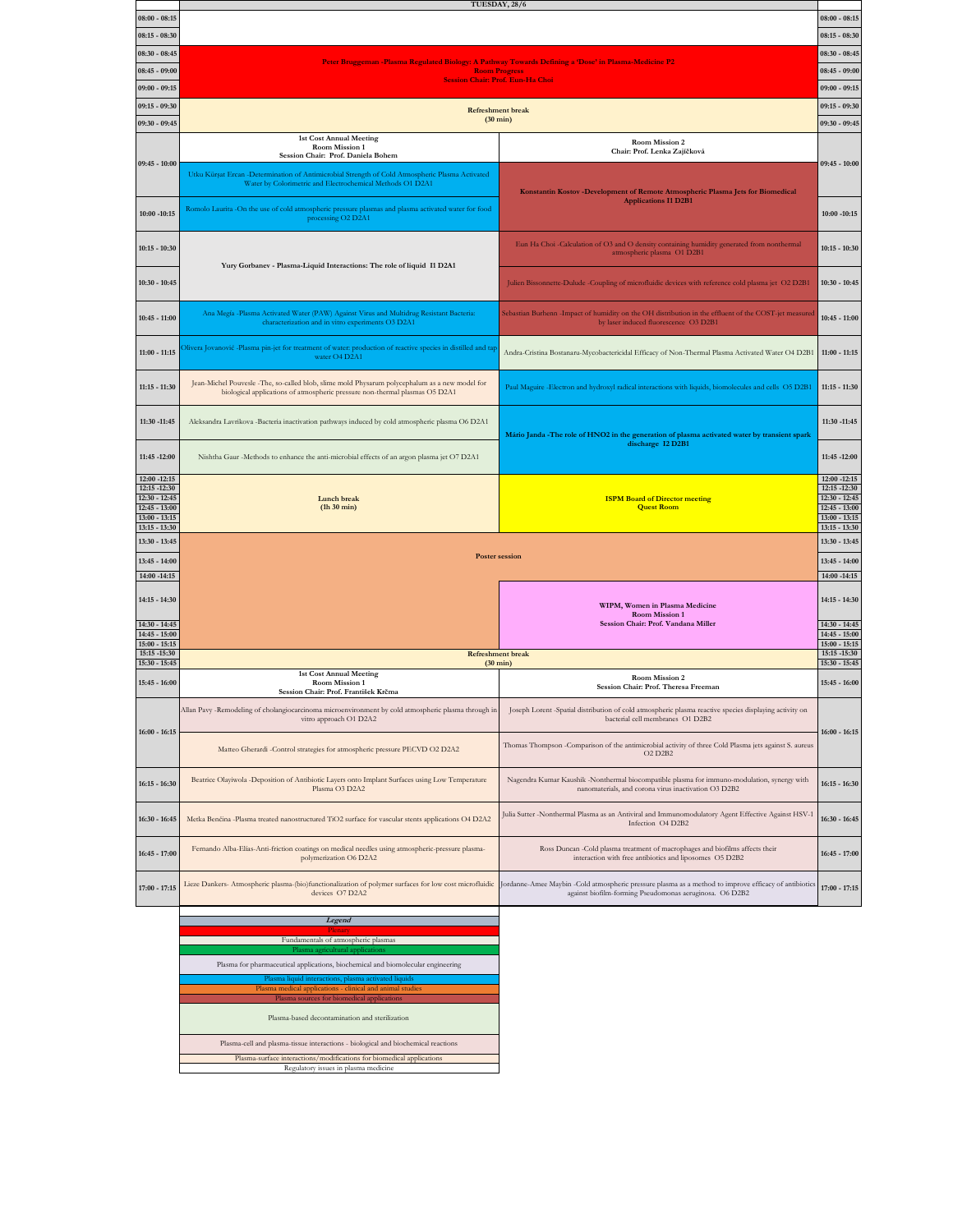|                                    | WEDNESDAY, 29/6                                                                                                                                                      |                                                                                                                                                                                    |                                    |  |  |  |
|------------------------------------|----------------------------------------------------------------------------------------------------------------------------------------------------------------------|------------------------------------------------------------------------------------------------------------------------------------------------------------------------------------|------------------------------------|--|--|--|
| $08:00 - 08:15$                    |                                                                                                                                                                      |                                                                                                                                                                                    | $08:00 - 08:15$                    |  |  |  |
| $08:15 - 08:30$                    |                                                                                                                                                                      |                                                                                                                                                                                    |                                    |  |  |  |
| $08:30 - 08:45$                    | Katharina Stapelmann -Plasma and Plasma-Liquid Chemistry in the Presence of Organic Matter P3                                                                        |                                                                                                                                                                                    |                                    |  |  |  |
| $08:45 - 09:00$                    | <b>Room Progress</b><br>$08:45 - 09:00$                                                                                                                              |                                                                                                                                                                                    |                                    |  |  |  |
| $09:00 - 09:15$                    | <b>Session Chair: Kristina Lachmann</b>                                                                                                                              |                                                                                                                                                                                    |                                    |  |  |  |
| $09:15 - 09:30$                    | $09:15 - 09:30$<br><b>Refreshment</b> break                                                                                                                          |                                                                                                                                                                                    |                                    |  |  |  |
| 09:30 - 09:45                      | $(30 \text{ min})$                                                                                                                                                   |                                                                                                                                                                                    |                                    |  |  |  |
|                                    | <b>1st Cost Annual Meeting</b><br><b>Room Mission 2</b><br>Room Mission 1                                                                                            |                                                                                                                                                                                    |                                    |  |  |  |
|                                    | Session Chair: Prof. Eric Robert                                                                                                                                     | Session Chair: Prof. Zdenko Machala                                                                                                                                                | $09:45 - 10:00$                    |  |  |  |
| $09:45 - 10:00$                    |                                                                                                                                                                      | Nicholas L Sponsel - Atmospheric Plasma Generated Nitrate Production and Optimization in a Water-                                                                                  |                                    |  |  |  |
|                                    | Evelien Smits -The tumor immunologist's point of view on preclinical and clinical studies in the                                                                     | sealed DBD Bubbler O1 D3B1                                                                                                                                                         |                                    |  |  |  |
|                                    | context of plasma oncology I1 D3A1                                                                                                                                   | Duncan Trosan -Characterization and Optimization of Complex Surface Dielectric Barrier Discharges for                                                                              |                                    |  |  |  |
| $10:00 - 10:15$                    |                                                                                                                                                                      | the Purpose of Food Decontamination O2 D3B1                                                                                                                                        | $10:00 - 10:15$                    |  |  |  |
| $10:15 - 10:30$                    | Augusto Stancampiano -Cold plasma and Electrochemotherapy: in vivo combined treatment O1 D3A1                                                                        | Hemaditya Malla -Identifying Important Reactive Oxygen-Nitrogen Species in Sub-nanosecond Pulsed                                                                                   | $10:15 - 10:30$                    |  |  |  |
|                                    |                                                                                                                                                                      | Discharges using Zero-dimensional Simulations O3 D3B1                                                                                                                              |                                    |  |  |  |
| $10:30 - 10:45$                    | Thierry Dufour -Cold plasma endoscopy applied to cholangiocarcinoma: therapeutic study & feasibility<br>study on porcine anatomical models O2 D3A1                   | Vasyl Shvalya -Plasma-made optical sensors for ppb level mycotoxins diagnostics O4 D3B1                                                                                            | $10:30 - 10:45$                    |  |  |  |
|                                    |                                                                                                                                                                      |                                                                                                                                                                                    |                                    |  |  |  |
| $10:45 - 11:00$                    | Maja Miletić -Does cold plasma pretreatment of beta-tricalcium phosphate together with periodontal<br>ligament stem cells enhance bone regeneration in vivo? O3 D3A1 | Alexandra Waskow -Understanding the molecular mechanisms of non-thermal plasma treatments on<br>Arabidopsis thaliana seeds O5 D3B1                                                 | $10:45 - 11:00$                    |  |  |  |
|                                    |                                                                                                                                                                      |                                                                                                                                                                                    |                                    |  |  |  |
| $11:00 - 11:15$                    | Sander Bekeschus -Repeated exposure of the oral mucosa over 12 months with cold plasma is not<br>carcinogenic in mice O4 D3A1                                        |                                                                                                                                                                                    | $11:00 - 11:15$                    |  |  |  |
|                                    |                                                                                                                                                                      | Nevena Puac -Plasma treatment of seeds and plant cells: role of reactive oxygen and nitrogen<br>species in formation of plantlets and embryos in non-permissive conditions I1 D3B1 |                                    |  |  |  |
| $11:15 - 11:30$                    | Kai Masur -Standardization in Plasma Medicine: From DIN Spec to IEC standards O5 D3A1                                                                                |                                                                                                                                                                                    | $11:15 - 11:30$                    |  |  |  |
|                                    | Albert Espona-Noguera -Dual action of RONS/Biomolecule-loaded Hydrogels: Killing Cancer Cells and                                                                    | Sonal Chaple -The effects of Cold Plasma treatment on physicochemical and rheological modification of                                                                              |                                    |  |  |  |
| 11:30 -11:45                       | Enhancing Stem Cells Viability O6 D3A1                                                                                                                               | hydrocolloids O6 D3B1                                                                                                                                                              | 11:30 -11:45                       |  |  |  |
| 11:45 -12:00                       | Abraham Lin - Investigating Non-Thermal Plasma-Resistant Molecular Pathways through Development                                                                      | Anna Dzimitrowicz -Continuous flow plasma brush as an effective tool for degradation of drugs                                                                                      | 11:45 -12:00                       |  |  |  |
|                                    | and Interrogation of a Resistant Melanoma Cell Line O7 D3A1                                                                                                          | from liquid disposals O7 D3B1                                                                                                                                                      |                                    |  |  |  |
| 12:00 -12:15<br>12:15 -12:30       |                                                                                                                                                                      | <b>Group Photo</b>                                                                                                                                                                 | $12:00 - 12:15$<br>12:15 -12:30    |  |  |  |
| $12:30 - 12:45$                    |                                                                                                                                                                      |                                                                                                                                                                                    | $12:30 - 12:45$                    |  |  |  |
| $12:45 - 13:00$                    |                                                                                                                                                                      |                                                                                                                                                                                    | $12:45 - 13:00$                    |  |  |  |
| $13:00 - 13:15$<br>$13:15 - 13:30$ |                                                                                                                                                                      | Lunch break                                                                                                                                                                        | $13:00 - 13:15$<br>$13:15 - 13:30$ |  |  |  |
| 13:30 - 13:45                      | (2h)                                                                                                                                                                 |                                                                                                                                                                                    |                                    |  |  |  |
| $13:45 - 14:00$                    |                                                                                                                                                                      |                                                                                                                                                                                    | $13:45 - 14:00$                    |  |  |  |
| $14:00 - 14:15$                    |                                                                                                                                                                      |                                                                                                                                                                                    |                                    |  |  |  |
| $14:15 - 14:30$                    | $14:00 - 14:15$<br>$14:15 - 14:30$                                                                                                                                   |                                                                                                                                                                                    |                                    |  |  |  |
| 14:30 - 14:45                      | 14:30 - 14:45<br>$14:45 - 15:00$<br>$15:00 - 15:15$<br>Afternoon excursion<br>15:15 -15:30<br>$15:30 - 15:45$<br>$15:45 - 16:00$                                     |                                                                                                                                                                                    |                                    |  |  |  |
| $14:45 - 15:00$                    |                                                                                                                                                                      |                                                                                                                                                                                    |                                    |  |  |  |
| $15:00 - 15:15$                    |                                                                                                                                                                      |                                                                                                                                                                                    |                                    |  |  |  |
| 15:15 -15:30<br>$15:30 - 15:45$    |                                                                                                                                                                      |                                                                                                                                                                                    |                                    |  |  |  |
| $15:45 - 16:00$                    |                                                                                                                                                                      |                                                                                                                                                                                    |                                    |  |  |  |
| $16:00 - 16:15$                    |                                                                                                                                                                      |                                                                                                                                                                                    | $16:00 - 16:15$<br>$16:15 - 16:30$ |  |  |  |
| $16:15 - 16:30$<br>$16:30 - 16:45$ | $16:30 - 16:45$                                                                                                                                                      |                                                                                                                                                                                    |                                    |  |  |  |
| $16:45 - 17:00$                    |                                                                                                                                                                      |                                                                                                                                                                                    |                                    |  |  |  |
| $17:00 - 17:15$                    | $16:45 - 17:00$<br>$17:00 - 17:15$                                                                                                                                   |                                                                                                                                                                                    |                                    |  |  |  |

| Legend                                                                            |
|-----------------------------------------------------------------------------------|
| Plenary                                                                           |
| Fundamentals of atmospheric plasmas                                               |
| Plasma agricultural applications                                                  |
| Plasma for pharmaceutical applications, biochemical and biomolecular engineering  |
| Plasma liquid interactions, plasma activated liquids                              |
| Plasma medical applications - clinical and animal studies                         |
| Plasma sources for biomedical applications                                        |
| Plasma-based decontamination and sterilization                                    |
| Plasma-cell and plasma-tissue interactions - biological and biochemical reactions |
| Plasma-surface interactions/modifications for biomedical applications             |
| Regulatory issues in plasma medicine                                              |
|                                                                                   |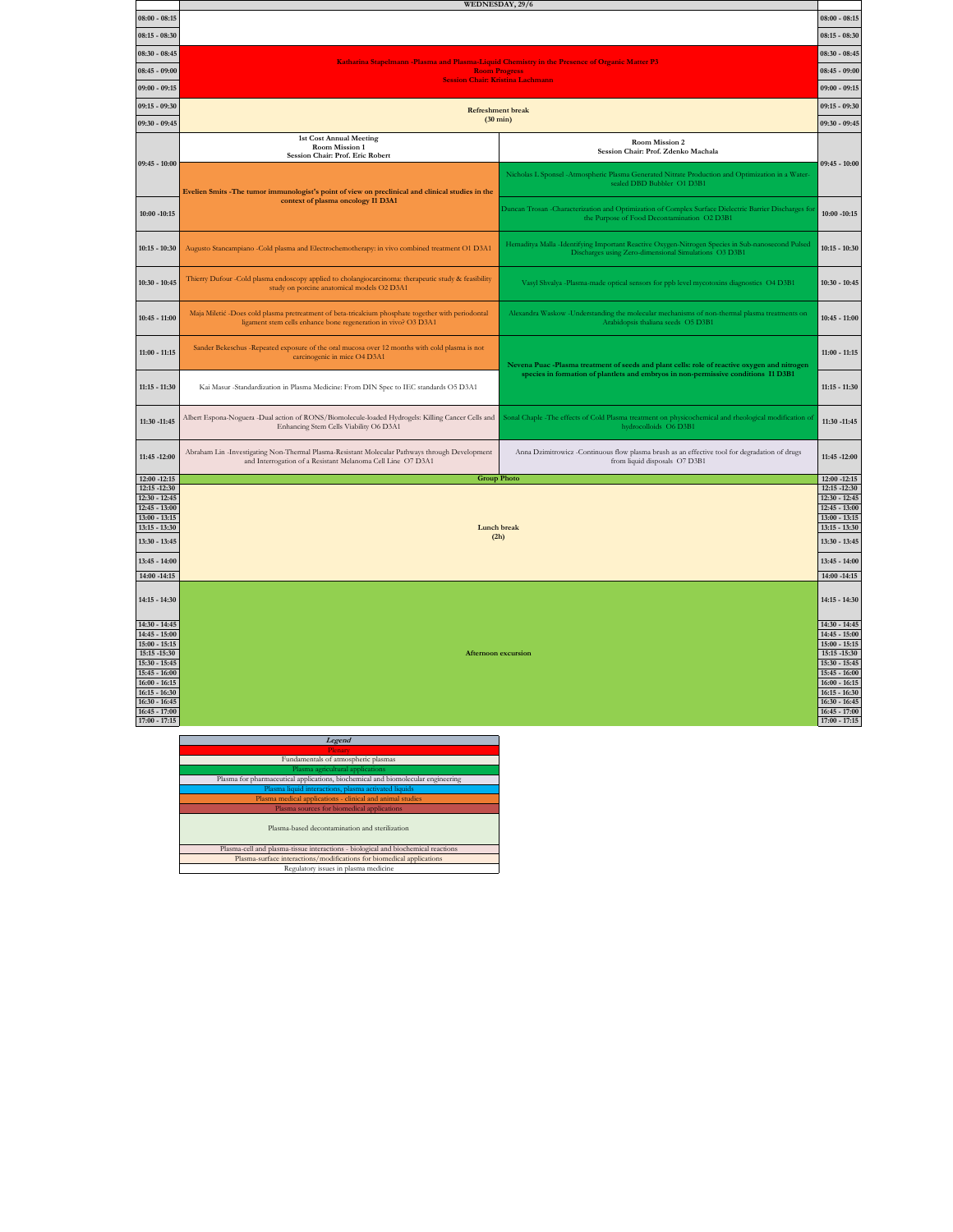|                                | THURSDAY, 30/6                                                                                                                                                |                                                                                                                                                                                               |                                    |  |  |  |
|--------------------------------|---------------------------------------------------------------------------------------------------------------------------------------------------------------|-----------------------------------------------------------------------------------------------------------------------------------------------------------------------------------------------|------------------------------------|--|--|--|
| $08:00 - 08:15$                |                                                                                                                                                               |                                                                                                                                                                                               | $08:00 - 08:15$                    |  |  |  |
| $08:15 - 08:30$                |                                                                                                                                                               |                                                                                                                                                                                               | $08:15 - 08:30$                    |  |  |  |
| 08:30 - 08:45                  |                                                                                                                                                               |                                                                                                                                                                                               |                                    |  |  |  |
| 08:45 - 09:00                  | Yuzuru Ikehara -Understanding and uses the plasma effects as what interacts with the biomolecules having the electric charge P4<br><b>Room Progress</b>       |                                                                                                                                                                                               |                                    |  |  |  |
| $09:00 - 09:15$                | <u> Session Chair: Prof. Masaru Hori</u>                                                                                                                      |                                                                                                                                                                                               |                                    |  |  |  |
|                                |                                                                                                                                                               |                                                                                                                                                                                               |                                    |  |  |  |
| 09:15 - 09:30                  | <b>Refreshment</b> break<br>$(30 \text{ min})$                                                                                                                |                                                                                                                                                                                               |                                    |  |  |  |
| 09:30 - 09:45                  |                                                                                                                                                               |                                                                                                                                                                                               |                                    |  |  |  |
|                                | Room Mission 1<br>Session Chair: Prof. Peter Bruggeman                                                                                                        | Room Mission 2<br>Session Chair: Prof. Stefen Emmert                                                                                                                                          |                                    |  |  |  |
| $09:45 - 10:00$                | Robin Mentheour -Antibacterial combination of cold plasma-activated water and pulsed electric                                                                 |                                                                                                                                                                                               | $09:45 - 10:00$                    |  |  |  |
|                                | fields O1 D4A1                                                                                                                                                |                                                                                                                                                                                               |                                    |  |  |  |
|                                |                                                                                                                                                               | Ramona Clemen - Gas Plasma Technology Augments Ovalbumin Immunogenicity and<br>OT-II T Cell Activation Conferring Tumor Protection in Mice I1 D4B1                                            |                                    |  |  |  |
| $10:00 - 10:15$                | Anna Machková -Comparing the biocidal properties of non-thermal plasma sources with controlled<br>treatment parameters by reference protocol O2 D4A1          |                                                                                                                                                                                               | $10:00 - 10:15$                    |  |  |  |
|                                |                                                                                                                                                               |                                                                                                                                                                                               |                                    |  |  |  |
| $10:15 - 10:30$                |                                                                                                                                                               | Martin Weiss -Cell type-specific anti-adhesion properties of peritoneal cell treatment with plasma-                                                                                           | 10:15 - 10:30                      |  |  |  |
|                                | Suresh Joshi -Plasma-Based Solution for Bacterial Inactivation: A Novel Approach I1 D4A1                                                                      | activated media (PAM) O1 D4B1                                                                                                                                                                 |                                    |  |  |  |
|                                |                                                                                                                                                               | Vikas Soni - In-Vitro and In-Vivo Treatment of Cancer Using Various Plasma Devices and Drugs O2                                                                                               |                                    |  |  |  |
| 10:30 - 10:45                  |                                                                                                                                                               | D4B1                                                                                                                                                                                          | $10:30 - 10:45$                    |  |  |  |
|                                |                                                                                                                                                               |                                                                                                                                                                                               |                                    |  |  |  |
| $10:45 - 11:00$                | Min Xie -Growth phase, short-living RONS and acidity govern cold atmospheric plasma (CAP)<br>antibacterial membrane activity in suspension O3 D4A1            | Utku Kürsat Ozcan - Irrigation of Peritoneal Cavity with Cold Atmospheric Plasma Treated Solution<br>Effectively Reduces Microbial Load in Rat Acute Peritonitis Model O3 D4B1                | 10:45 - 11:00                      |  |  |  |
|                                |                                                                                                                                                               |                                                                                                                                                                                               |                                    |  |  |  |
| $11:00 - 11:15$                | Courti Ibtissam - Impact of Bacterial Growth Phase on Liquid Decontamination Efficiency Using                                                                 | Kristian Wende -Relevance and limitation of plasma-driven protein oxidation in model and clinical                                                                                             | $11:00 - 11:15$                    |  |  |  |
|                                | Atmospheric Pressure Plasma. O4 D4A1                                                                                                                          | application O4 D4B1                                                                                                                                                                           |                                    |  |  |  |
|                                | Soukaina Barroug - Optimizing Plasma Functionalized Liquids for Control of Microbiological Risks                                                              | Torsten Gerling -Development, qualification and preliminary certification of a dental plasma                                                                                                  |                                    |  |  |  |
| $11:15 - 11:30$                | Associated with Poultry Processing Chain O5 D4A1                                                                                                              | device for a multicenter clinical study O5 D4B1                                                                                                                                               | $11:15 - 11:30$                    |  |  |  |
|                                |                                                                                                                                                               |                                                                                                                                                                                               |                                    |  |  |  |
| 11:30 -11:45                   | Maxime Sahun -Rapid viral inactivation by cold atmospheric plasma offering great opportunities to<br>decontaminate materials in hospital environments O6 D4A1 |                                                                                                                                                                                               | 11:30 -11:45                       |  |  |  |
|                                |                                                                                                                                                               | Hiroaki Kajiyama -The aqueous plasma therapy for ovarian cancer ~Aiming for controlling<br>disseminated peritoneal metastasis~ I2 D4B1                                                        |                                    |  |  |  |
| 11:45 -12:00                   | Florin Bilea - The influence of chemical and physical parameters on plasma driven antibiotic                                                                  |                                                                                                                                                                                               | 11:45 -12:00                       |  |  |  |
|                                | degradation O7 D4A1                                                                                                                                           |                                                                                                                                                                                               |                                    |  |  |  |
| 12:00 -12:15<br>12:15 -12:30   |                                                                                                                                                               |                                                                                                                                                                                               | 12:00 -12:15<br>12:15 -12:30       |  |  |  |
| 12:30 - 12:45                  | Lunch break                                                                                                                                                   |                                                                                                                                                                                               | $12:30 - 12:45$                    |  |  |  |
| 12:45 - 13:00<br>13:00 - 13:15 | (h30min)                                                                                                                                                      |                                                                                                                                                                                               | $12:45 - 13:00$<br>$13:00 - 13:15$ |  |  |  |
| 13:15 - 13:30                  |                                                                                                                                                               | $13:15 - 13:30$                                                                                                                                                                               |                                    |  |  |  |
|                                |                                                                                                                                                               |                                                                                                                                                                                               |                                    |  |  |  |
|                                | Room Mission 1                                                                                                                                                | Room Mission 2                                                                                                                                                                                |                                    |  |  |  |
| 13:30 - 13:45                  | Session Chair: Prof. Thomas von Woedtke                                                                                                                       | Session Chair: Prof. Robert Short<br>Juliette Harley -Plasma activated liquid synergistically enhances response to radiation for improved                                                     | 13:30 - 13:45                      |  |  |  |
|                                | Steffen Emmert -Clinical Plasma Medicine: From Routine Application in Wound Healing to                                                                        | cancer therapy O1 D4B2                                                                                                                                                                        |                                    |  |  |  |
| 13:45 - 14:00                  | New Applications in Dermatology I1 D4A2                                                                                                                       | Zahra Nasri - The impact of oxidative stress on the barrier properties of lipid bilayers O2 D4B2                                                                                              | 13:45 - 14:00                      |  |  |  |
| 14:00 -14:15                   | Theresa Freeman -Developing Plasma based Therapies to combat Orthopaedic Infection - Update                                                                   |                                                                                                                                                                                               | 14:00 -14:15                       |  |  |  |
|                                | from R01 Tripartite (USA, NI, ROI) O1 D4A2                                                                                                                    | Kyriakos Sklias -The role of short- and long-lived reactive species on the anti-cancer action<br>of plasma-activated liquids: in-vitro and in-vivo applications I1 D4B2                       |                                    |  |  |  |
| $14:15 - 14:30$                | Lucie Blahova -Role of Glycocalyx in Cell Adhesion on Plasma Polymer Coated Surfaces O2 D4A2                                                                  |                                                                                                                                                                                               | 14:15 - 14:30                      |  |  |  |
| 14:30 - 14:45                  | Eric Robert -Boost of cosmetic active ingredients penetration triggered and controlled by the delivery                                                        | Vladimir Scholtz-The non-thermal plasma and its potential utilization in the treatment of                                                                                                     | 14:30 - 14:45                      |  |  |  |
|                                | of non-thermal kHz plasma jet on human skin explants O3 D4A2                                                                                                  | onychomycosis O3 D4B2                                                                                                                                                                         |                                    |  |  |  |
| 14:45 - 15:00                  | Ivana Sremacki -Potentials of a plasma-aerosol system coupled with drug introduction for wound                                                                | Blaise Océane -Cold Atmospheric Plasma Promotes Killing of Staphylococcus aureus by                                                                                                           | 14:45 - 15:00                      |  |  |  |
|                                | healing: in vitro study O4 D4A2                                                                                                                               | Macrophages. O4 D4B2<br>Xiaoliang Yao -Cold Plasma Discharge Tube Enhances Anti-tumoral Efficacy of Temozolomide O5                                                                           |                                    |  |  |  |
| $15:00 - 15:15$                | Theresa Freeman -Cold Plasma Treatment Reduces Osteolytic Bone Resorption O5 D4A2                                                                             | D <sub>4</sub> B <sub>2</sub>                                                                                                                                                                 | $15:00 - 15:15$                    |  |  |  |
| 15:15 -15:30                   | <b>Refreshment</b> break                                                                                                                                      |                                                                                                                                                                                               | 15:15 -15:30                       |  |  |  |
| 15:30 - 15:45<br>15:45 - 16:00 |                                                                                                                                                               | $(45 \text{ min})$                                                                                                                                                                            | $15:30 - 15:45$<br>$15:45 - 16:00$ |  |  |  |
|                                | Room Mission 1                                                                                                                                                | Room Mission 2                                                                                                                                                                                |                                    |  |  |  |
|                                | Session Chair: Prof. Kristian Wende                                                                                                                           | Session Chair: Prof. Julia Bandow                                                                                                                                                             |                                    |  |  |  |
| $16:00 - 16:15$                | Kristina Lachmann - Investigations on DBD treated PVC foils to reduce the migration of plasticizers                                                           | Maria Herrera Quesada -Combining EPR, Photometric Assays, Mass Spectrometry, and FTIR to<br>splicate possible chemical pathways influenced by the COST-Jet with an NO-rich gas admixture in a | $16:00 - 16:15$                    |  |  |  |
|                                | in blood bags O1 D4A3                                                                                                                                         | simple biological model O1 D4B3                                                                                                                                                               |                                    |  |  |  |
|                                | Alexander Robson -Plasma Polymerised Coatings to Prevent COVID-19 Fomite Transmission O2                                                                      | Olivier van Rooij -Electron Density Measurements using Stark Broadening of Spectral Hydrogen                                                                                                  |                                    |  |  |  |
| $16:15 - 16:30$                | D <sub>4</sub> A <sub>3</sub>                                                                                                                                 | Lines in Plasma-Activated-Water O2 D4B3                                                                                                                                                       | 16:15 - 16:30                      |  |  |  |
|                                |                                                                                                                                                               |                                                                                                                                                                                               |                                    |  |  |  |
| 16:30 - 16:45                  | Anjar Anggraini Harumningtyas -Polyether ether ketone (PEEK) functionalization by SrTiO3 for<br>lumbar interbody fusion cage O3 D4A3                          | Steffen Schüttler -Hydrogen peroxide production in water treated by a capillary plasma jet O3 D4B3                                                                                            | $16:30 - 16:45$                    |  |  |  |
|                                |                                                                                                                                                               |                                                                                                                                                                                               |                                    |  |  |  |
| $16:45 - 17:00$                | Bernard Nisol -Organic virucidal coatings based on an atmospheric plasma deposition process O4                                                                | Camelia Miron -Physicochemical Investigation of Plasma Activated Liquids Organically Engineered                                                                                               | $16:45 - 17:00$                    |  |  |  |
|                                | D4A3                                                                                                                                                          | by Cold Atmospheric Pressure Plasma for Cancer Treatment O4 D4B3                                                                                                                              |                                    |  |  |  |
|                                |                                                                                                                                                               | Ahmad Hamdan -Streamer propagation at water surface: influence of gap distance and quantification                                                                                             |                                    |  |  |  |
| 17:00 - 17:15                  | Sohail Zaidi -Bacterial Inactivation by using a DBD Plasma Sheet Generator O5 D4A3                                                                            | of injected charge O5 D4B3                                                                                                                                                                    | $17:00 - 17:15$                    |  |  |  |
| $17:15 - 17:30$                |                                                                                                                                                               |                                                                                                                                                                                               | $17:15 - 17:30$                    |  |  |  |
| 17:30 - 17:45                  |                                                                                                                                                               |                                                                                                                                                                                               | 17:30 17:45                        |  |  |  |
| 17:45 - 19:00                  |                                                                                                                                                               |                                                                                                                                                                                               | 17:45 - 19:00                      |  |  |  |
| 19:00                          | <b>Gala Dinner</b><br>Plasma Medicine Award and the Early Career Award in Plasma Medicine Ceremonies                                                          |                                                                                                                                                                                               | 19:00                              |  |  |  |
|                                |                                                                                                                                                               |                                                                                                                                                                                               |                                    |  |  |  |

**Plenary**<br>Fundamentals of atmospheric plasmas Plasma agricultural appl Plasma for pharmaceutical applications, biochemical and biomolecular engineering n liquid interactions, plasma activations Plasma medical applications - clinical and animal studies Plasma sources for biomedical applications Plasma-based decontamination and sterilization Plasma-cell and plasma-tissue interactions - biological and biochemical reactions

Plasma-surface interactions/modifications for biomedical applications Regulatory issues in plasma medicine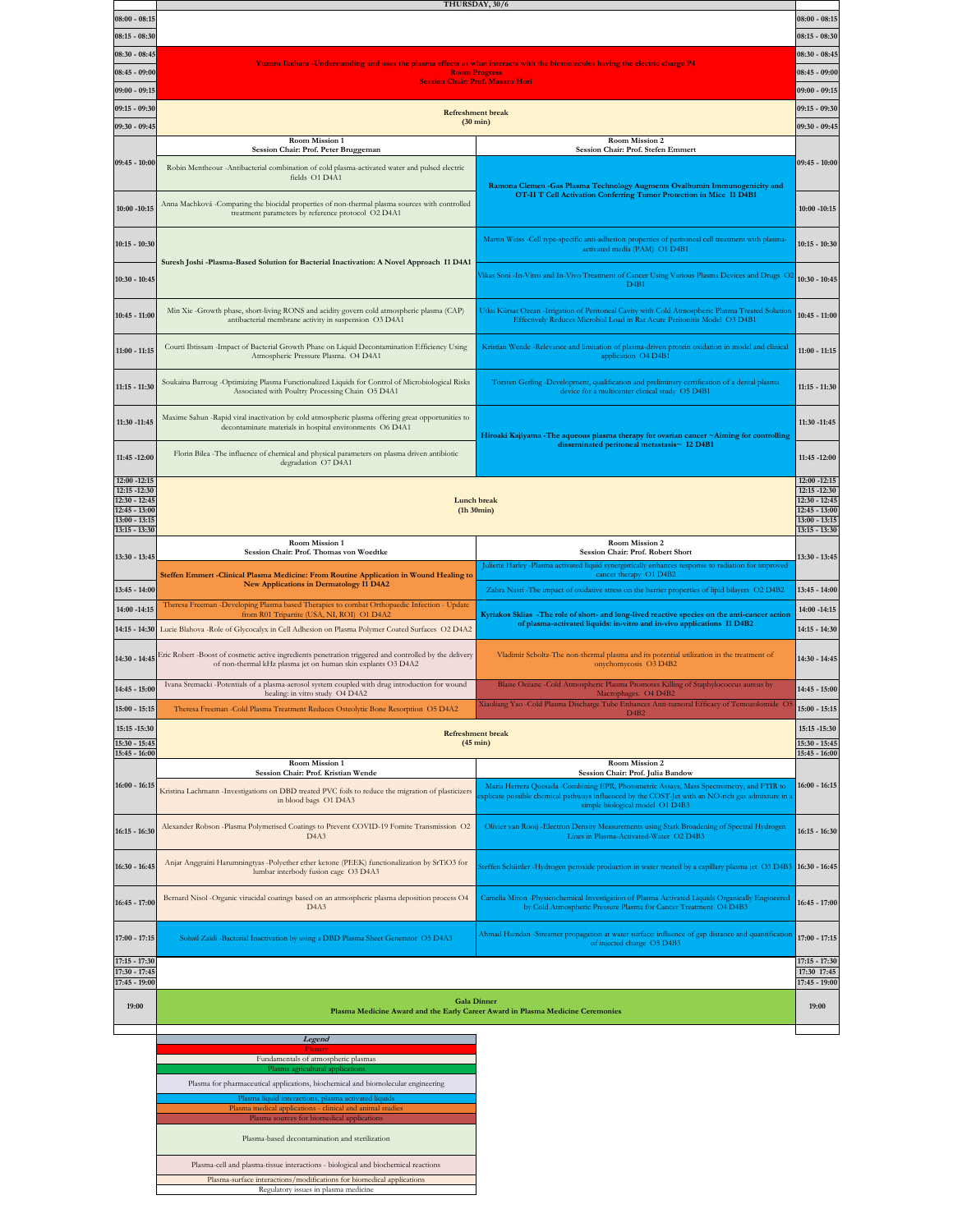|                                 |                                                                                                                                                                                  | FRIDAY, 1/7                                                                                                                                                                |                              |  |  |  |  |
|---------------------------------|----------------------------------------------------------------------------------------------------------------------------------------------------------------------------------|----------------------------------------------------------------------------------------------------------------------------------------------------------------------------|------------------------------|--|--|--|--|
| $08:00 - 08:15$                 |                                                                                                                                                                                  |                                                                                                                                                                            |                              |  |  |  |  |
| $08:15 - 08:30$                 |                                                                                                                                                                                  |                                                                                                                                                                            |                              |  |  |  |  |
| $08:30 - 08:45$                 | $08:30 - 08:45$<br>Julia Bandow -Plasma-driven biocatalysis: challenges and opportunities P5                                                                                     |                                                                                                                                                                            |                              |  |  |  |  |
| $08:45 - 09:00$                 | <b>Room Progress</b>                                                                                                                                                             |                                                                                                                                                                            |                              |  |  |  |  |
| $09:00 - 09:15$                 | <b>Session Chair: Prof. Vandana Miller</b>                                                                                                                                       |                                                                                                                                                                            |                              |  |  |  |  |
| $09:15 - 09:30$                 | <b>Refreshment break</b>                                                                                                                                                         |                                                                                                                                                                            |                              |  |  |  |  |
| $09:30 - 09:45$                 | $(30 \text{ min})$                                                                                                                                                               |                                                                                                                                                                            |                              |  |  |  |  |
|                                 | Room Mission 1<br>Session Chair: Prof. Evelien Smits                                                                                                                             | Room Mission 2<br>Session Chair: Prof. Katherina Stapelmann                                                                                                                |                              |  |  |  |  |
| $09:45 - 10:00$                 | Lea Miebach -Conductivity augments ROS and RNS delivery and tumor toxicity of an argon                                                                                           | Sarah-Johanna Klose -Formation of H2O2 in a cold atmospheric pressure plasma jet O1 D5B                                                                                    | $09:45 - 10:00$              |  |  |  |  |
| $10:00 - 10:15$                 | plasma jet I1 D5A                                                                                                                                                                | Pablo Escot-Bocanegra -Cold Plasma in Zero Gravity and Reduced Pressure Conditions for Disinfection<br>and Decontamination in Spacecraft and Aerospace Environments O2 D5B | $10:00 - 10:15$              |  |  |  |  |
| $10:15 - 10:30$                 | Bruce Locke -Development of a Formic Acid Degrader Cell for Coupling of Gas-Liquid Plasma Chemical<br>Reactors with Enhanced Bioreactors O1 D5A                                  | Andrew Gibson -Control of plasma-chemical processes in atmospheric pressure plasmas for life                                                                               | $10:15 - 10:30$              |  |  |  |  |
| $10:30 - 10:45$                 | Hanne Verswyvel - Elucidating the Immunogenicity of Non-Thermal Plasma Combination Therapy in a<br>3D Tumour Model of Head and Neck Squamous Cell Carcinoma O2 D5A               | science-related applications I1 D5B                                                                                                                                        | $10:30 - 10:45$              |  |  |  |  |
| $10:45 - 11:00$                 | Ruben Verloy -Triple co-culture spheroid model of pancreatic cancer for plasma research O3 D5A                                                                                   | Masafumi Ito -Growth Enhancement of Fibroblast Cells Using Quantitively Controlled Nitric-oxide<br>Radicals O3 D5B                                                         | $10:45 - 11:00$              |  |  |  |  |
| $11:00 - 11:15$                 |                                                                                                                                                                                  |                                                                                                                                                                            |                              |  |  |  |  |
| $11:15 - 11:30$                 |                                                                                                                                                                                  |                                                                                                                                                                            | $11:15 - 11:30$              |  |  |  |  |
| 11:30 -11:45                    | General assembly, awards ceremony + lectures and announcement of ICPM10<br><b>Room Progress</b><br>Session Chair: Prof. Gerrit Kroesen; Prof. Matteo Gherardi, Prof. Ana Sobota, |                                                                                                                                                                            |                              |  |  |  |  |
| 11:45 -12:00                    |                                                                                                                                                                                  | Prof. Romolo Laurita, Prof. Eun-Ha Choi                                                                                                                                    | 11:45 -12:00                 |  |  |  |  |
| $12:00 - 12:15$<br>12:15 -12:30 |                                                                                                                                                                                  |                                                                                                                                                                            | 12:00 -12:15<br>12:15 -12:30 |  |  |  |  |
|                                 |                                                                                                                                                                                  |                                                                                                                                                                            |                              |  |  |  |  |
|                                 | Legend                                                                                                                                                                           |                                                                                                                                                                            |                              |  |  |  |  |
|                                 |                                                                                                                                                                                  |                                                                                                                                                                            |                              |  |  |  |  |

**Plenary**<br>Fundamentals of atmospheric plasmas Plasma agricultural applications Plasma for pharmaceutical applications, biochemical and biomolecular engineering Plasma liquid interactions, plasma activated liquids Plasma medical applications - clinical and animal studies Plasma sources for biomedical applications Plasma-based decontamination and sterilization Plasma-cell and plasma-tissue interactions - biological and biochemical reactions

Plasma-surface interactions/modifications for biomedical applications Regulatory issues in plasma medicine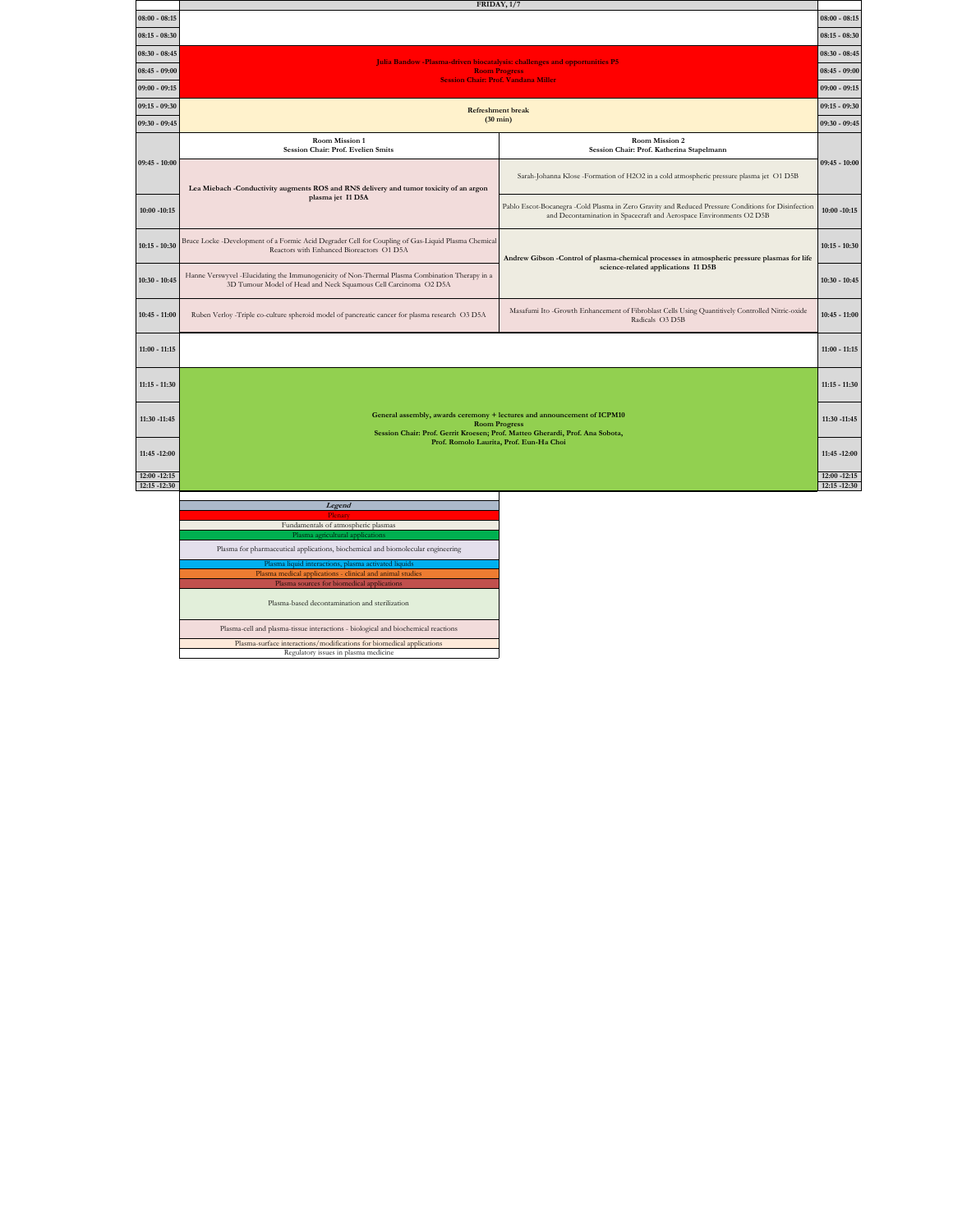## **Poster session MONDAY 27-6-2022**

P1 1 Anthony Cordero: Characterization of non‑thermal plasma jet kINPen® IND by Optical Emission Spectroscopy

P1 2 Felix Matthias Fuchs: In vitro analysis of the efficacy of an atmospheric dielectric barrier discharge on hidradenitis suppurativa (acne inversa) associated bacteria

P1 3 Maria C. Garcia: Optical Emission Spectroscopy Diagnosis of Helium Cold Atmospheric Plasmas

P1 4 Niklas Nawrath: Influence of nitrogen, oxygen and water admixture on chemical modifications of cysteine by a dielectric barrier discharge

P1 5 Luise Semmler: Assessment of How Modulation of Treatment Time Effects the Outcome of Cold Plasma Treatment in Different Cell Types and Cell States

P1 6 Hiroshi Hashizume: Effectiveness of Plasma Treatment for Various Rice Cultivation

P1 7 Yoshihisa Ikeda: Mechanism of molecular introduction into plant callus by plasma treatment

P1 8 Cristina Muja: Low pressure plasma as a tool in crop molds and mycotoxins management

P1 9 Zuzana Okruhlicová: Effects of plasma activated water on germination and growth of maize

P1 10 Jinjie He: Plasma-activated Water Disinfection of Escherichia coli O157:H7 on Spinach, Kale and Lettuce

P1 11 Anna Machková: Effect of cold plasma treatment on germination and early growth of leguminous plants

P1 12 Nina Recek: Improved germination and yield of corn seeds after treatment with low-pressure oxygen plasma in an industrial reactor

P1 13 Conner Robinson: Harnessing Atmospheric Low Temperature Plasmas Reactive Oxygen-Nitrogen Species for On-Demand Fertilizer Production

P1 14 Mohsen Ahmadi: Potential of Cold Physical Plasma in Prodrug Activation

P1 15 Daniela Boehm: The role of bacterial growth phase in determining the susceptibility to inactivation by plasma activated liquids

P1 16 Tim Dirks: Immobilization protects enzymes from inactivation in plasma-driven biocatalysis

P1 17 Mostafa Elsayed Hassan: Transport of Gaseous Species H2O2, HNO2, NO2, NO, and O3 into Water Microdroplets

P1 18 Kinga Kutasi: RONS enriched alginate hydrosols and hydrogels

P1 19 Beatriz Pinheiro Lopes: Combined effect of Plasma Activated Water and Topotecan on cell growth and cell survival in glioblastoma cells

P1 20 Laura Mc Clenaghan: Investigating the antimicrobial efficacy of plasma activated water against food pathogens and spoilage organisms

P1 21 amaury Rouillard: Continuously Plasma Treated Water Spray for Medical and Cosmetic Applications

P1 22 Calum Thomas Ryan: Particle Image Velocimetry for Plasma-Fluid Interactions

P1 23 Orla Nic Shiurdain: Optimising Plasma functionalised liquids for the prevention and control of device associated and invasive infections

P1 24 Fernando Alba-Elías: Long-term antimicrobial effect of plasma activated water generated with two different plasma-water interactions

P1 25 Kyriakos Sklias: The role of short- and long-lived reactive species on the anti-cancer action of plasma-activated liquids: in-vitro and in-vivo applications

P1 26 Ross Fladeland: Exposure to helium gas discharge tube results in blood brain barrier disruption

P1 27 Kenjirou Onishi: A simple method for establishing cells with higher safety for gene therapy by using surface discharge.

P1 28 Thoralf Bernhardt: Evaluation of Methods for Standardized Testing of Cytotoxicity and Genotoxicity of Cold Plasma Sources for Medical Use

P1 29 Ramona Clemen: Defective wound healing and antimicrobial drug resistance – a target for gas plasma therapy?

P1 30 Mestre Eloïse: Electrical characterization of an argon/CO2 and helium/CO2 plasma jet for wound healing

P1 31 Vladimir Scholtz: Portable Plasma Sources for Biomedical Applications Based on Cometary and Point-to-Ring Corona Discharges

P1 32 Mahreen Khan: Use of low-frequency pulse modulation for control of RF atmospheric pressure helium plasma jet